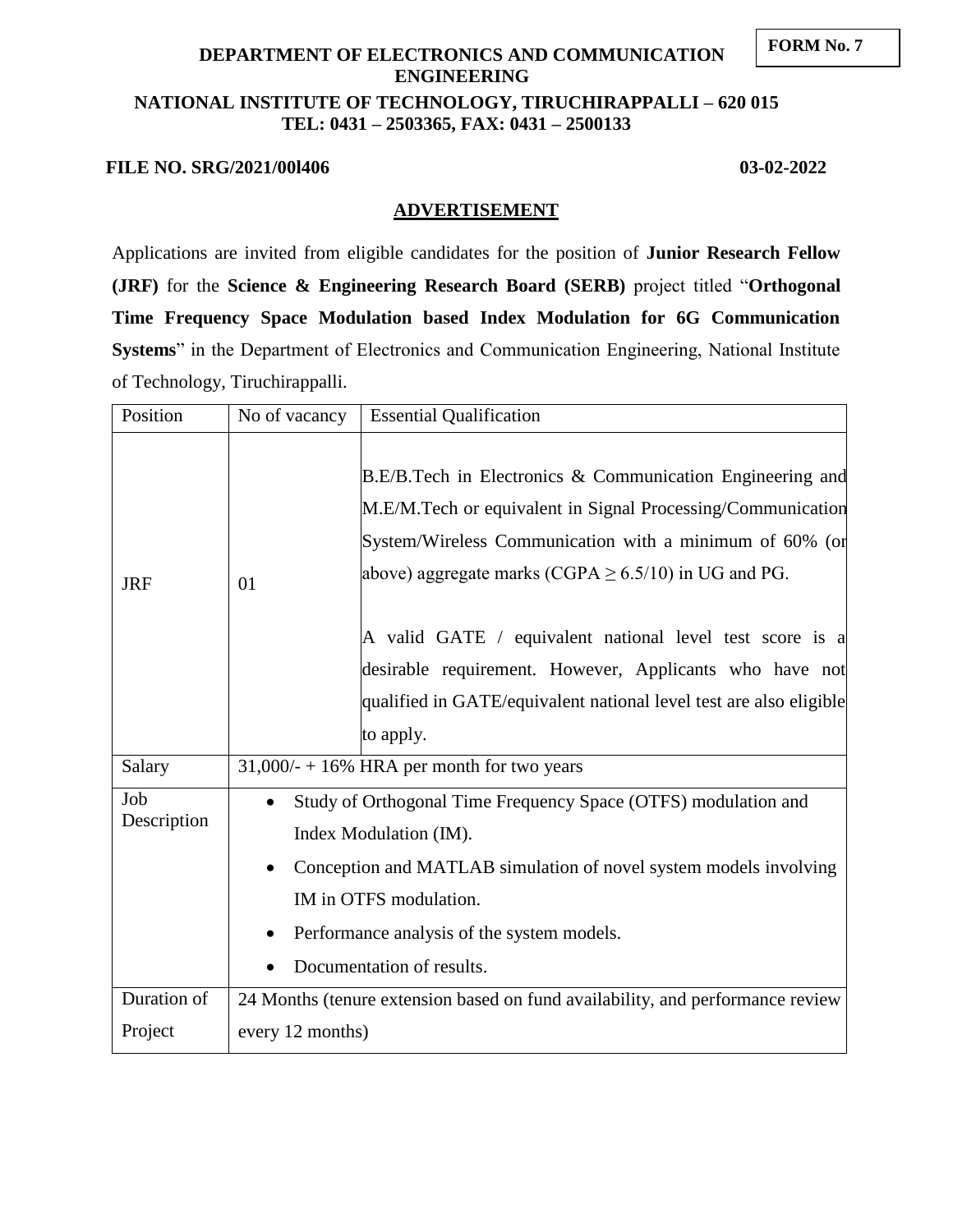- The application should be submitted only in the prescribed format.
- Mere full filling the above criteria will not be sufficient. The higher criteria for the selection of the candidates may be imposed based on the number of applications.
- The selection committee decision is final. If any applicant is found to canvass in any manner, the candidate selection shall be summarily rejected.
- Eligible candidates may send the scanned copy of their duly filled applications (only in the prescribed format given below) along with the relevant supporting documents (as a single PDF) and their **latest resume** by email to: **mahswrn.nitt@gmail.com**, **mahes@nitt.edu** with the subject marked as "**JRF Application-SERB SRG PROJECT - <Your Name>**".
- Eligible candidates must also fill the application through online link given below.

## https://forms.gle/rCYu8LyEYGxhDTf88

# **Scanned copy of the filled application form and relevant certificates in .pdf format should be uploaded.**

- Preference will be given to the candidate who is having good academic record, research potential, and relevant experience. However, the selection of the candidate would be based on their performance in the Interview.
- The date of written test, interview, and mode of interview will be communicated to the shortlisted candidates by **E-mail.**
- No T.A/D. A will be paid for attending the interview.
- The selection committee decision is final. If any applicant is found to canvass in any manner, the candidate selection shall be summarily rejected.
- **Age of the applicant less than 30 years as on the closing date of application is preferable**
- **The candidate selected as Junior Research Fellow, will be permitted to register for PhD Programme as per NITT rules and regulations.**
- The last date for receipt of applications is till **20.02.2022, 11:59 PM.**

#### **Dr. P. Maheswaran (Principal Investigator)**

Assistant Professor, Department of Electronics and Communication Engineering National Institute of Technology, Tiruchirappalli – 620015. **Email:** mahswrn.nitt@gmail.com, mahes@nitt.edu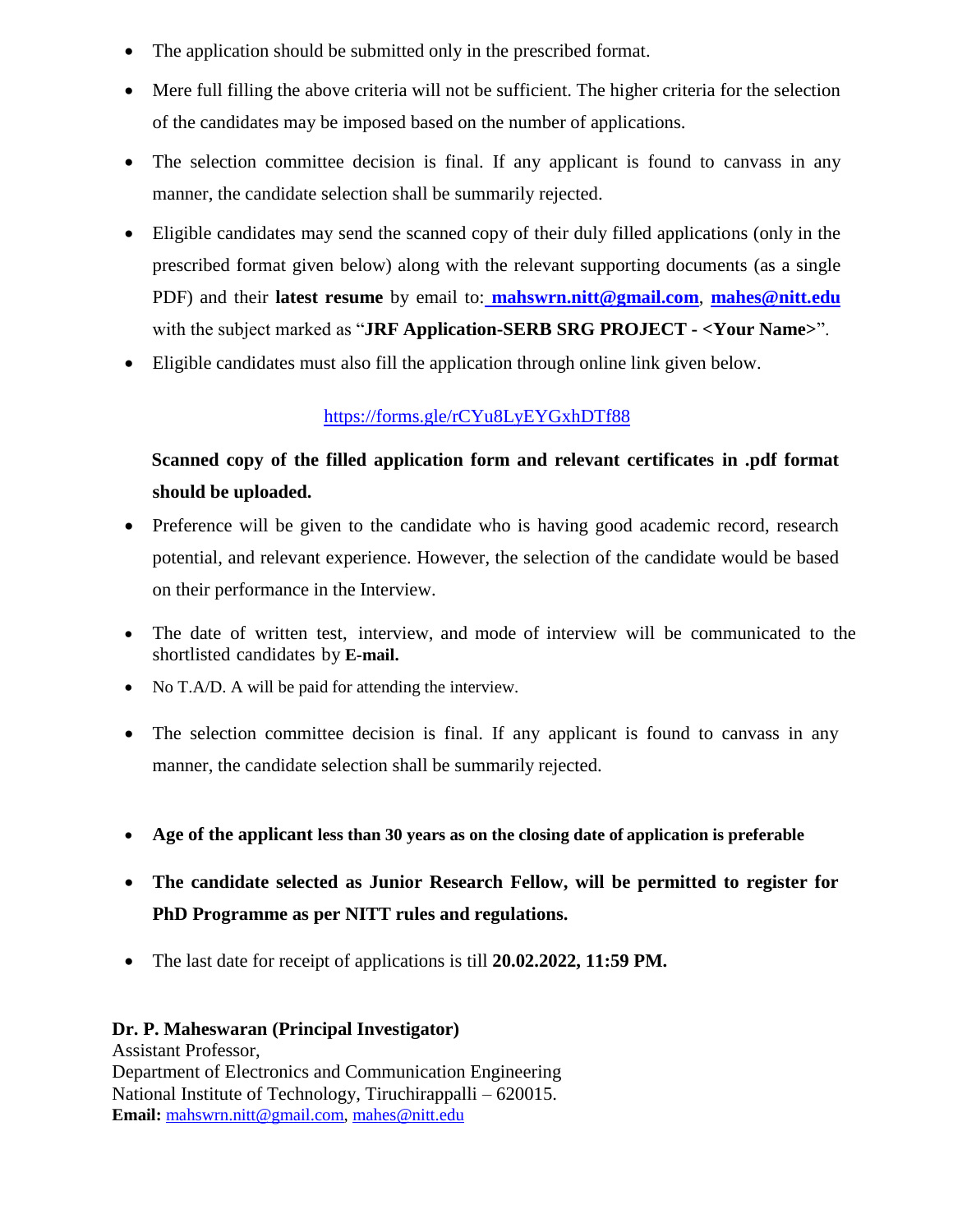# OFFICE OF THE DEAN (R & C), NIT, TIRUCHI **RECRUITMENT OF TEMPORARY PROJECT STAFF - APPLICATION FOR THE POST OF RESEARCH ASSOCIATE / JRF**

| For Office Use only                                       | Paste here your      |
|-----------------------------------------------------------|----------------------|
|                                                           | recent passport size |
|                                                           | color Photograph     |
|                                                           |                      |
| Signature of the Application Screening Committee Chairman |                      |
|                                                           |                      |

### **APPLICATION FOR THE POST OF RESEARCH ASSISTANT / JRF**

| 1. Name of the Candidate in full                                                             |            |            |                  |         |                  |  |
|----------------------------------------------------------------------------------------------|------------|------------|------------------|---------|------------------|--|
| 2. Nationality                                                                               |            |            |                  |         |                  |  |
| 3. Mother Tongue                                                                             |            |            |                  |         |                  |  |
| 4. Date of Birth                                                                             |            |            | Date             | Month   | Year             |  |
| 5. Sex                                                                                       |            |            | Male / Female    |         |                  |  |
| 6. Marital Status                                                                            |            |            | Married / Single |         |                  |  |
| SC/ST<br>$/$ OBC<br>7. Category                                                              |            |            | Please specify   |         |                  |  |
| General                                                                                      |            |            |                  |         |                  |  |
| 8. Address for communication with                                                            |            |            |                  |         |                  |  |
| Mobile number and E Mail ID                                                                  |            |            |                  |         |                  |  |
| 9. Project Title                                                                             |            |            |                  |         |                  |  |
| 10. Name of the Post applied for                                                             |            |            |                  |         |                  |  |
| 11. Advertisement Number with Date                                                           |            |            |                  |         |                  |  |
| Academic Career: Enclose photo copies of the qualifying degree certificates and mark sheets/ |            |            |                  |         |                  |  |
| grade cards showing the percentage of marks or CGPF from HSC onwards                         |            |            |                  |         |                  |  |
| Name of Exam                                                                                 | School /   | Board/     | <b>Broad</b>     | Year of | $%$ of marks $/$ |  |
|                                                                                              | University | University | subjects of      | Passing | <b>GCPA</b>      |  |
|                                                                                              |            |            | study            |         |                  |  |
| S.S.L.C                                                                                      |            |            |                  |         |                  |  |
| H.S.C                                                                                        |            |            |                  |         |                  |  |
| Graduation                                                                                   |            |            |                  |         |                  |  |
| Post-                                                                                        |            |            |                  |         |                  |  |
| Graduation                                                                                   |            |            |                  |         |                  |  |
| PhD                                                                                          |            |            |                  |         |                  |  |

**Enclose self-attested Xerox copies**